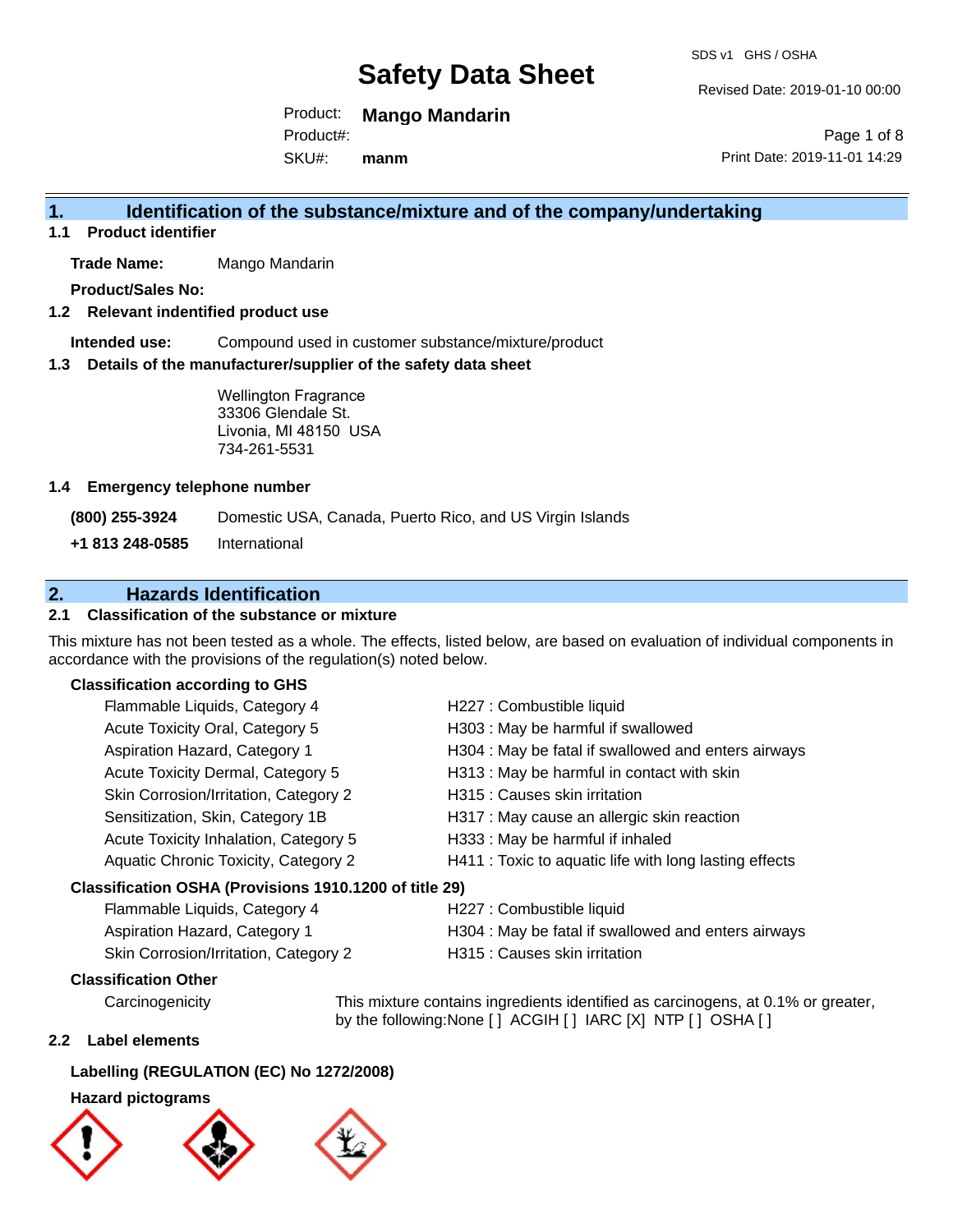#### SDS v1 GHS / OSHA

Revised Date: 2019-01-10 00:00

Print Date: 2019-11-01 14:29

Page 2 of 8

### Product: **Mango Mandarin**

Product#:

SKU#: **manm**

| <b>Signal Word: Danger</b>      |                                                                                                                                       |
|---------------------------------|---------------------------------------------------------------------------------------------------------------------------------------|
| <b>Hazard statments</b>         |                                                                                                                                       |
| H <sub>227</sub>                | Combustible liquid                                                                                                                    |
| H303                            | May be harmful if swallowed                                                                                                           |
| H304                            | May be fatal if swallowed and enters airways                                                                                          |
| H313                            | May be harmful in contact with skin                                                                                                   |
| H315                            | Causes skin irritation                                                                                                                |
| H317                            | May cause an allergic skin reaction                                                                                                   |
| H333                            | May be harmful if inhaled                                                                                                             |
| H411                            | Toxic to aquatic life with long lasting effects                                                                                       |
| <b>Precautionary Statements</b> |                                                                                                                                       |
| <b>Prevention:</b>              |                                                                                                                                       |
| P235                            | Keep cool                                                                                                                             |
| P264                            | Wash hands thoroughly after handling                                                                                                  |
| P <sub>272</sub>                | Contaminated work clothing should not be allowed out of the workplace                                                                 |
| P273                            | Avoid release to the environment                                                                                                      |
| <b>Response:</b>                |                                                                                                                                       |
| $P301 + P310 + P331$            | IF SWALLOWED: Immediately call a POISON CENTER or doctor/physician Do NOT<br>induce vomiting                                          |
| $P302 + P352$                   | IF ON SKIN: Wash with soap and water                                                                                                  |
| P304 + P312                     | IF INHALED: Call a POISON CENTER or doctor/physician if you feel unwell                                                               |
| P312                            | Call a POISON CENTER or doctor/physician if you feel unwell                                                                           |
| $P333 + P313$                   | If skin irritation or a rash occurs: Get medical advice/attention                                                                     |
| P362                            | Take off contaminated clothing and wash before reuse                                                                                  |
| P363                            | Wash contaminated clothing before reuse                                                                                               |
| P370 + P378                     | In case of fire: Use Carbon dioxide (CO2), Dry chemical, or Foam for extinction. Do not use<br>a direct water jet on burning material |
| P391                            | <b>Collect Spillage</b>                                                                                                               |
|                                 |                                                                                                                                       |

#### **2.3 Other Hazards**

**no data available**

## **3. Composition/Information on Ingredients**

#### **3.1 Mixtures**

This product is a complex mixture of ingredients, which contains among others the following substance(s), presenting a health or environmental hazard within the meaning of the UN Globally Harmonized System of Classification and Labeling of Chemicals (GHS):

| CAS#<br>Ingredient    | EC#       | Conc.<br>Range | <b>GHS Classification</b>          |
|-----------------------|-----------|----------------|------------------------------------|
| 5989-27-5<br>Limonene | 227-813-5 | $10 - 20%$     | H226; H304; H315; H317; H400; H410 |
| 78-70-6<br>Linalool   | 201-134-4 | $5 - 10 \%$    | H227; H303; H315; H317; H319; H402 |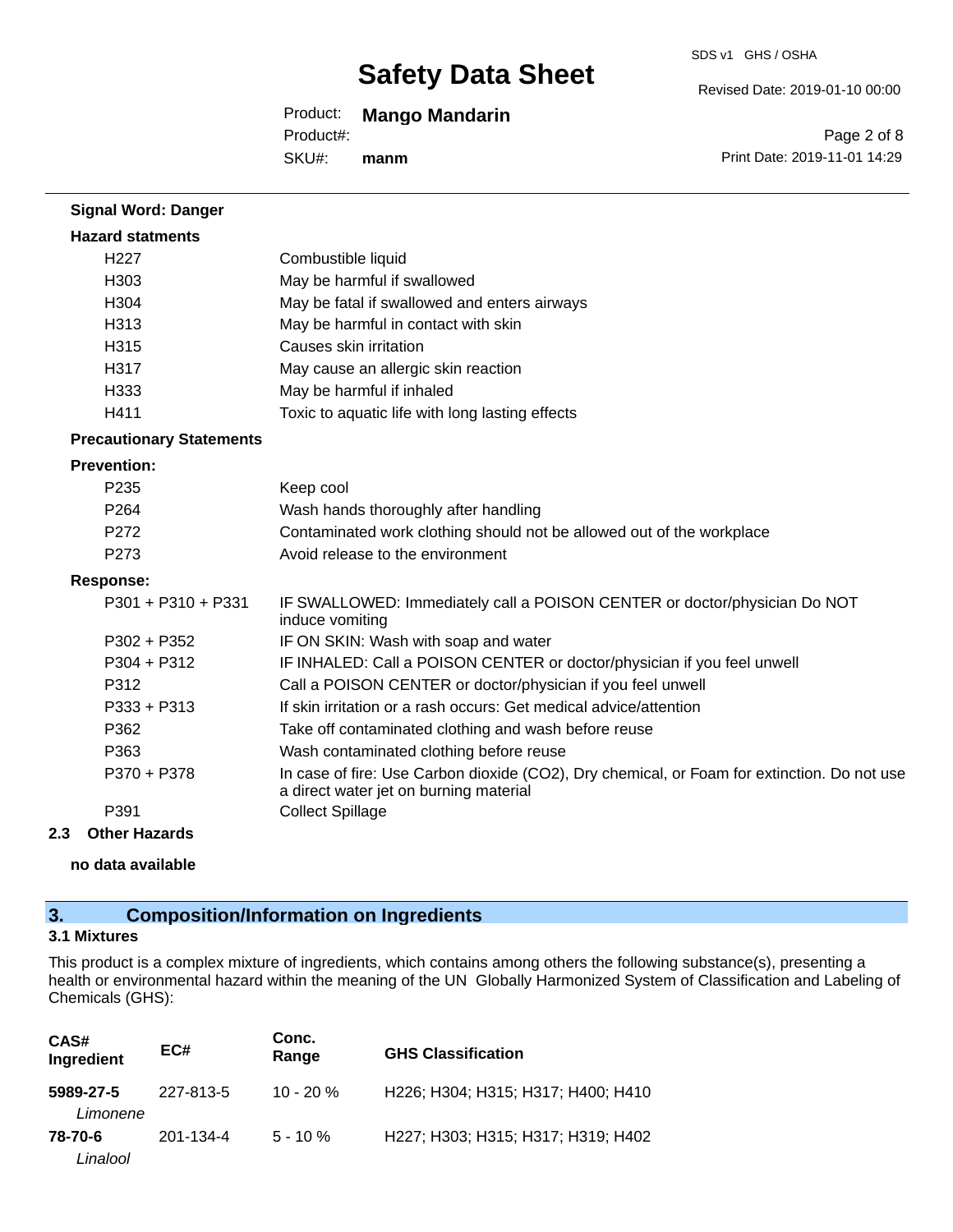#### Revised Date: 2019-01-10 00:00

## Product: **Mango Mandarin**

Product#:

SKU#: **manm**

Page 3 of 8 Print Date: 2019-11-01 14:29

| CAS#<br>Ingredient                                       | EC#                             | Conc.<br>Range | <b>GHS Classification</b>           |
|----------------------------------------------------------|---------------------------------|----------------|-------------------------------------|
| 10094-34-5                                               | 233-221-8                       | $2 - 5%$       | H401; H411                          |
|                                                          | a, a-Dimethylphenethyl butyrate |                |                                     |
| 103-60-6                                                 | 203-127-1                       | $2 - 5%$       | H316                                |
|                                                          | 2-Phenoxyethyl isobutyrate      |                |                                     |
| $104 - 61 - 0$                                           | 203-219-1                       | $2 - 5%$       | H316                                |
| gamma-Nonalactone                                        |                                 |                |                                     |
| 120-51-4                                                 | 204-402-9                       | $1 - 2%$       | H302; H313; H400; H411              |
| <b>Benzyl Benzoate</b>                                   |                                 |                |                                     |
| 68901-15-5                                               | 272-657-3                       | $1 - 2 \%$     | H302; H400; H410                    |
|                                                          | Allyl (cyclohexyloxy) acetate   |                |                                     |
| $80 - 54 - 6$                                            | 201-289-8                       | $1 - 2 \%$     | H227; H302; H315; H317; H361; H401; |
| <b>Butylphenyl Methylpropional</b>                       |                                 |                | H412                                |
| 5392-40-5                                                | 226-394-6                       | $0.1 - 1.0 %$  | H313; H315; H317; H319; H401        |
| Citral                                                   |                                 |                |                                     |
| See Section 16 for full text of GHS classification codes |                                 |                |                                     |

See Section 16 for full text of GHS classification codes which where not shown in section 2

Total Hydrocarbon Content (%  $w/w$ ) = 17.29

| <b>First Aid Measures</b><br>4.                                                   |                                                                                                               |
|-----------------------------------------------------------------------------------|---------------------------------------------------------------------------------------------------------------|
| <b>Description of first aid measures</b><br>4.1                                   |                                                                                                               |
| Inhalation:                                                                       | Remove from exposure site to fresh air and keep at rest.<br>Obtain medical advice.                            |
| <b>Eye Exposure:</b>                                                              | Flush immediately with water for at least 15 minutes.<br>Contact physician if symptoms persist.               |
| <b>Skin Exposure:</b>                                                             | Remove contaminated clothes. Wash thoroughly with water (and soap).<br>Contact physician if symptoms persist. |
| Ingestion:                                                                        | Rinse mouth with water and obtain medical advice.                                                             |
| 4.2 Most important symptoms and effects, both acute and delayed                   |                                                                                                               |
| <b>Symptoms:</b>                                                                  | no data available                                                                                             |
| Risks:                                                                            | Refer to Section 2.2 "Hazard Statements"                                                                      |
| Indication of any immediate medical attention and special treatment needed<br>4.3 |                                                                                                               |
| Treatment:                                                                        | Refer to Section 2.2 "Response"                                                                               |
|                                                                                   |                                                                                                               |
| 5.<br><b>Fire-Fighting measures</b>                                               |                                                                                                               |
| <b>Extinguishing media</b><br>5.1                                                 |                                                                                                               |
| Suitable:                                                                         | Carbon dioxide (CO2), Dry chemical, Foam                                                                      |
| Unsuitable                                                                        | Do not use a direct water jet on burning material                                                             |
| 5.2 Special hazards arising from the substance or mixture                         |                                                                                                               |
| <b>During fire fighting:</b>                                                      | Water may be ineffective                                                                                      |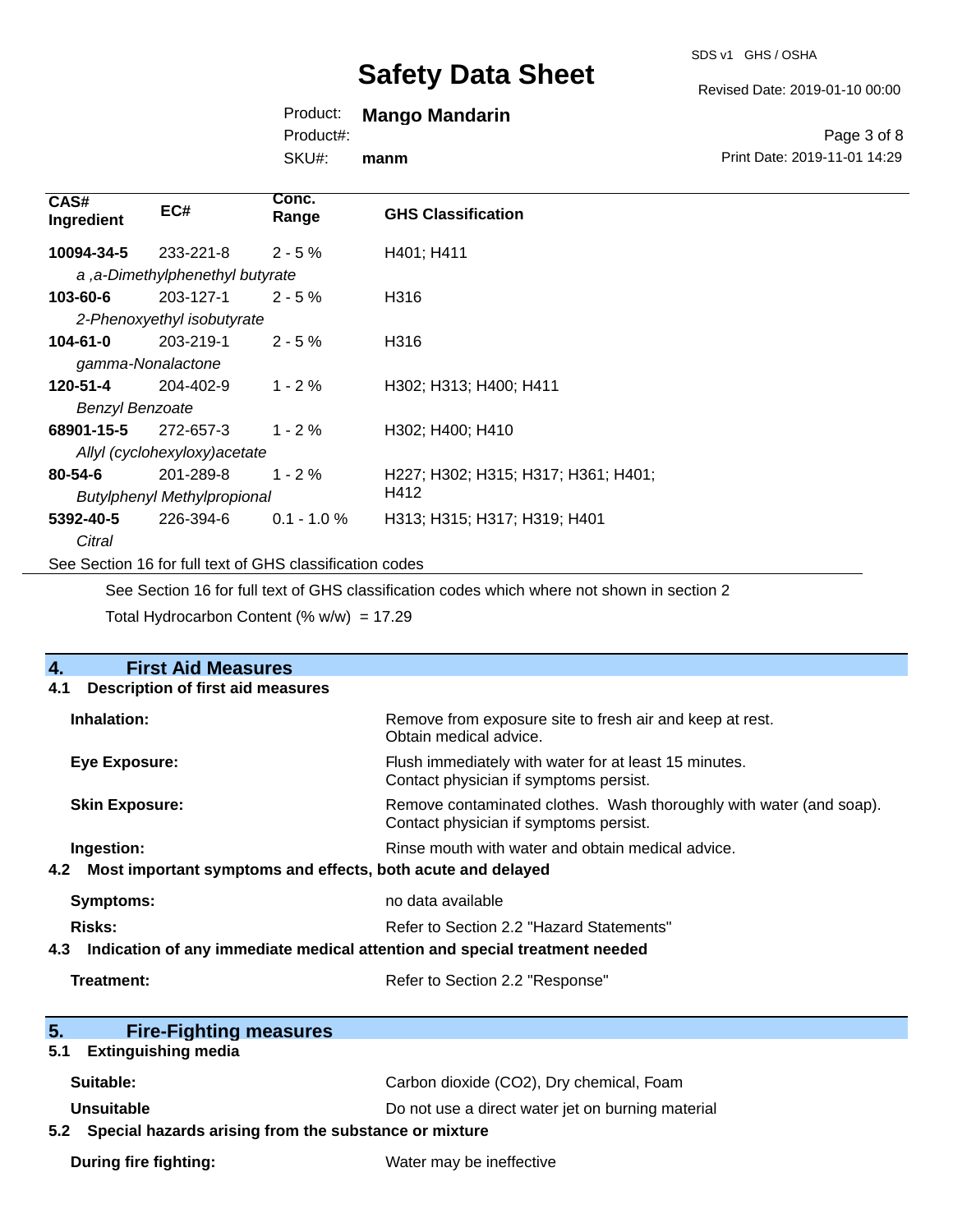Product: **Mango Mandarin**

Product#:

SKU#: **manm**

#### **5.3 Advice for firefighters**

**Further information:** Standard procedure for chemical fires

#### **6. Accidental Release Measures**

#### **6.1 Personal precautions, protective equipment and emergency procedures**

Avoid inhalation and contact with skin and eyes. A self-contained breathing apparatus is recommended in case of a major spill.

#### **6.2 Environmental precautions**

Keep away from drains, soil, and surface and groundwater.

#### **6.3 Methods and materials for containment and cleaning up**

Clean up spillage promptly. Remove ignition sources. Provide adequate ventilation. Avoid excessive inhalation of vapors. Gross spillages should be contained by use of sand or inert powder and disposed of according to the local regulations.

#### **6.4 Reference to other sections**

Not Applicable

#### **7. Handling and Storage**

#### **7.1 Precautions for safe handling**

Apply according to good manufacturing and industrial hygiene practices with proper ventilation. Do not drink, eat or smoke while handling. Respect good personal hygiene.

#### **7.2 Conditions for safe storage, including any incompatibilities**

Store in a cool, dry and ventilated area away from heat sources and protected from light in tightly closed original container. Avoid uncoated metal container. Keep air contact to a minimum.

#### **7.3 Specific end uses**

No information available

#### **8. Exposure Controls/Personal Protection**

#### **8.1 Control parameters**

| <b>Exposure Limits:</b> |  | Contains no substances with occupational exposure limit values. |
|-------------------------|--|-----------------------------------------------------------------|
|-------------------------|--|-----------------------------------------------------------------|

**Engineering Controls:** Use local exhaust as needed.

#### **8.2 Exposure controls - Personal protective equipment**

| Eye protection:                | Tightly sealed goggles, face shield, or safety glasses with brow guards and side shields, etc.<br>as may be appropriate for the exposure |
|--------------------------------|------------------------------------------------------------------------------------------------------------------------------------------|
| <b>Respiratory protection:</b> | Avoid excessive inhalation of concentrated vapors. Apply local ventilation where appropriate.                                            |
| <b>Skin protection:</b>        | Avoid Skin contact. Use chemically resistant gloves as needed.                                                                           |

#### **9. Physical and Chemical Properties**

#### **9.1 Information on basic physical and chemical properties**

**Appearance:** Liquid **Odor:** Conforms to Standard SDS v1 GHS / OSHA

Revised Date: 2019-01-10 00:00

Page 4 of 8 Print Date: 2019-11-01 14:29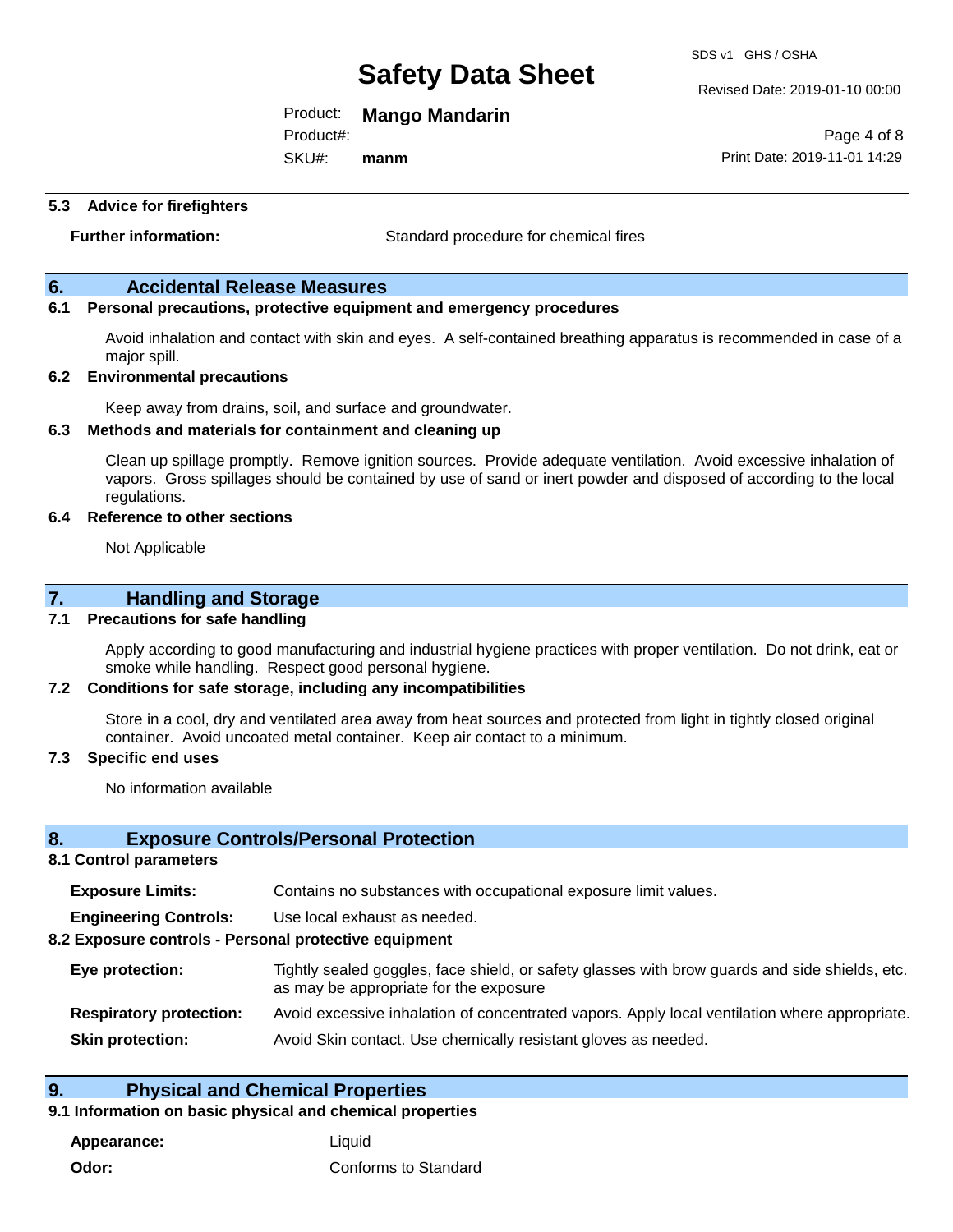Revised Date: 2019-01-10 00:00

Product: **Mango Mandarin** SKU#: Product#: **manm**

Page 5 of 8 Print Date: 2019-11-01 14:29

| Color:                       | Yellow/Golden Yellow (G7-8) |
|------------------------------|-----------------------------|
| Viscosity:                   | Liquid                      |
| <b>Freezing Point:</b>       | Not determined              |
| <b>Boiling Point:</b>        | Not determined              |
| <b>Melting Point:</b>        | Not determined              |
| <b>Flashpoint (CCCFP):</b>   | 155 F (68.33 C)             |
| <b>Auto flammability:</b>    | Not determined              |
| <b>Explosive Properties:</b> | None Expected               |
| <b>Oxidizing properties:</b> | None Expected               |
| Vapor Pressure (mmHg@20 C):  | 0.1759                      |
| %VOC:                        | 0.18                        |
| Specific Gravity @ 25 C:     | 0.9200                      |
| Density $@25C$ :             | 0.9170                      |
| Refractive Index @ 20 C:     | 1.4600                      |
| Soluble in:                  | Oil                         |

## **10. Stability and Reactivity**

| 10.1 Reactivity                         | None                                               |
|-----------------------------------------|----------------------------------------------------|
| <b>10.2 Chemical stability</b>          | Stable                                             |
| 10.3 Possibility of hazardous reactions | None known                                         |
| 10.4 Conditions to avoid                | None known                                         |
| 10.5 Incompatible materials             | Strong oxidizing agents, strong acids, and alkalis |
| 10.6 Hazardous decomposition products   | None known                                         |

### **11. Toxicological Information**

#### **11.1 Toxicological Effects**

| Acute Toxicity Estimates (ATEs) based on the individual Ingredient Toxicity Data utilizing the "Additivity Formula" |                                                          |
|---------------------------------------------------------------------------------------------------------------------|----------------------------------------------------------|
| Acute toxicity - Oral - (Rat) mg/kg                                                                                 | (LD50: 4344.5286) May be harmful if swallowed            |
| Acute toxicity - Dermal - (Rabbit) mg/kg                                                                            | (LD50: 4847.0000) May be harmful in contact with skin    |
| Acute toxicity - Inhalation - (Rat) mg/L/4hr                                                                        | (LD50: 55.5363) May be harmful if inhaled                |
| <b>Skin corrosion / irritation</b>                                                                                  | May be harmful if inhaled                                |
| Serious eye damage / irritation                                                                                     | Not classified - the classification criteria are not met |
| <b>Respiratory sensitization</b>                                                                                    | Not classified - the classification criteria are not met |
| <b>Skin sensitization</b>                                                                                           | May cause an allergic skin reaction                      |
| <b>Germ cell mutagenicity</b>                                                                                       | Not classified - the classification criteria are not met |
| Carcinogenicity                                                                                                     | Not classified - the classification criteria are not met |
| <b>Reproductive toxicity</b>                                                                                        | Not classified - the classification criteria are not met |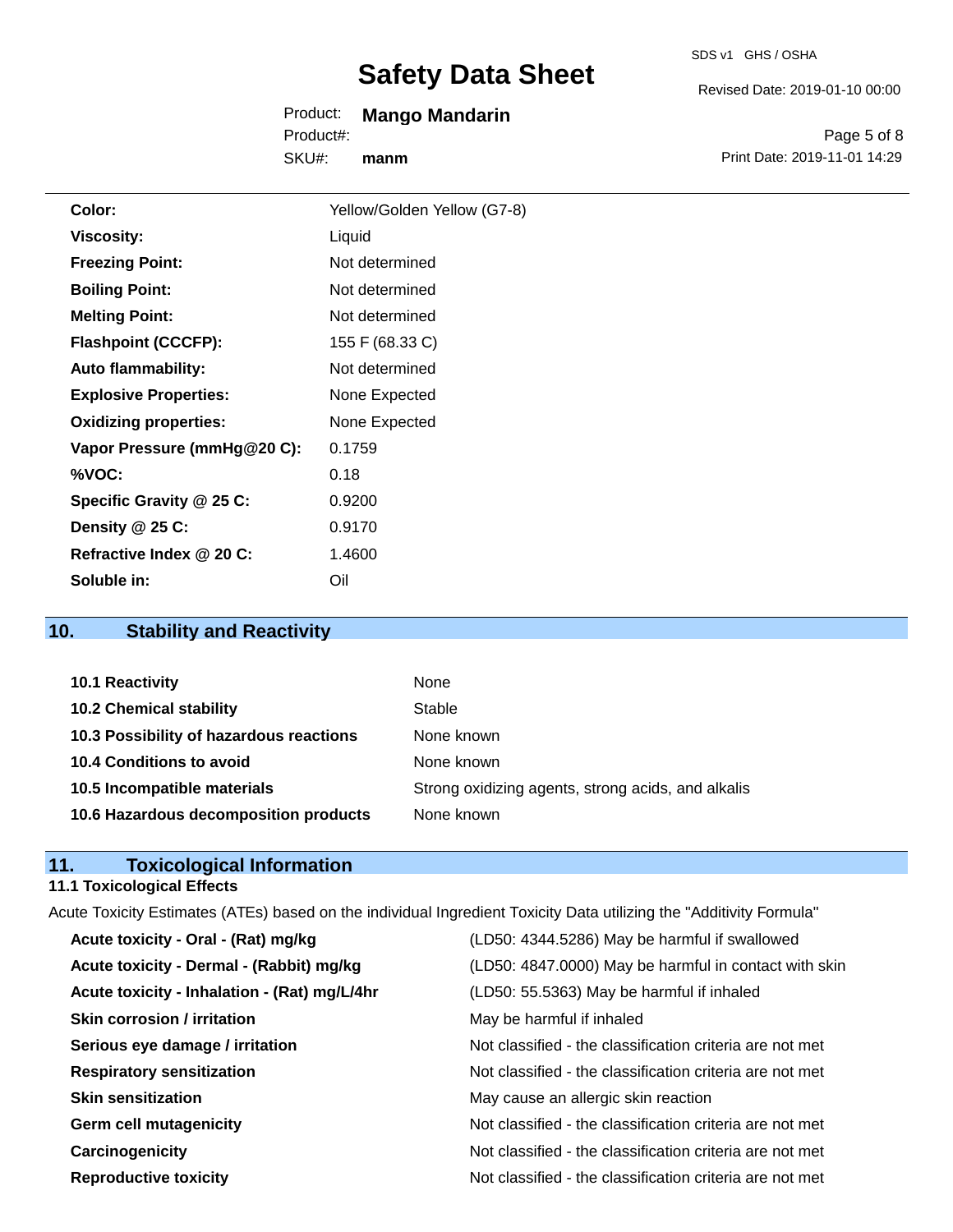SDS v1 GHS / OSHA

#### Revised Date: 2019-01-10 00:00

| Product:  | <b>Mango Mandarin</b> |
|-----------|-----------------------|
| Product#: |                       |
| SKU#:     | manm                  |

Page 6 of 8 Print Date: 2019-11-01 14:29

| Specific target organ toxicity - single exposure   | Not classified - the classification criteria are not met |  |  |  |
|----------------------------------------------------|----------------------------------------------------------|--|--|--|
| Specific target organ toxicity - repeated exposure | Not classified - the classification criteria are not met |  |  |  |
| <b>Aspiration hazard</b>                           | May be fatal if swallowed and enters airways             |  |  |  |
| 12.<br><b>Ecological Information</b>               |                                                          |  |  |  |
| 12.1 Toxicity                                      |                                                          |  |  |  |
| <b>Acute acquatic toxicity</b>                     | Not classified - the classification criteria are not met |  |  |  |
| <b>Chronic acquatic toxicity</b>                   | Toxic to aquatic life with long lasting effects          |  |  |  |
| <b>Toxicity Data on soil</b>                       | no data available                                        |  |  |  |
| <b>Toxicity on other organisms</b>                 | no data available                                        |  |  |  |
|                                                    |                                                          |  |  |  |
| 12.2 Persistence and degradability                 | no data available                                        |  |  |  |
| 12.3 Bioaccumulative potential                     | no data available                                        |  |  |  |
| 12.4 Mobility in soil                              | no data available                                        |  |  |  |
| 12.5 Other adverse effects                         | no data available                                        |  |  |  |
|                                                    |                                                          |  |  |  |

### **13. Disposal Conditions**

#### **13.1 Waste treatment methods**

Do not allow product to reach sewage systems. Dispose of in accordance with all local and national regulations. Send to a licensed waste management company.The product should not be allowed to enter drains, water courses or the soil. Do not contaminate ponds, waterways or ditches with chemical or used container.

## **14. Transport Information**

| <b>Marine Pollutant</b>                                       | Yes. Ingredient of greatest environmental impact:<br>5989-27-5 : (10 - 20 %) : Limonene |                                     |                   |                 |               |
|---------------------------------------------------------------|-----------------------------------------------------------------------------------------|-------------------------------------|-------------------|-----------------|---------------|
| <b>Regulator</b>                                              |                                                                                         | <b>Class</b>                        | <b>Pack Group</b> | <b>Sub Risk</b> | UN-nr.        |
| U.S. DOT (Non-Bulk)                                           |                                                                                         | Not Regulated - Not Dangerous Goods |                   |                 |               |
| <b>Chemicals NOI</b>                                          |                                                                                         |                                     |                   |                 |               |
| <b>ADR/RID (International Road/Rail)</b>                      |                                                                                         |                                     |                   |                 |               |
| <b>Environmentally Hazardous</b><br>Substance, Liquid, n.o.s. |                                                                                         | 9                                   | Ш                 |                 | UN3082        |
| <b>IATA (Air Cargo)</b>                                       |                                                                                         |                                     |                   |                 |               |
| <b>Environmentally Hazardous</b><br>Substance, Liquid, n.o.s. |                                                                                         | 9                                   | Ш                 |                 | <b>UN3082</b> |
| IMDG (Sea)                                                    |                                                                                         |                                     |                   |                 |               |
| <b>Environmentally Hazardous</b><br>Substance, Liquid, n.o.s. |                                                                                         | 9                                   | $\mathbf{III}$    |                 | UN3082        |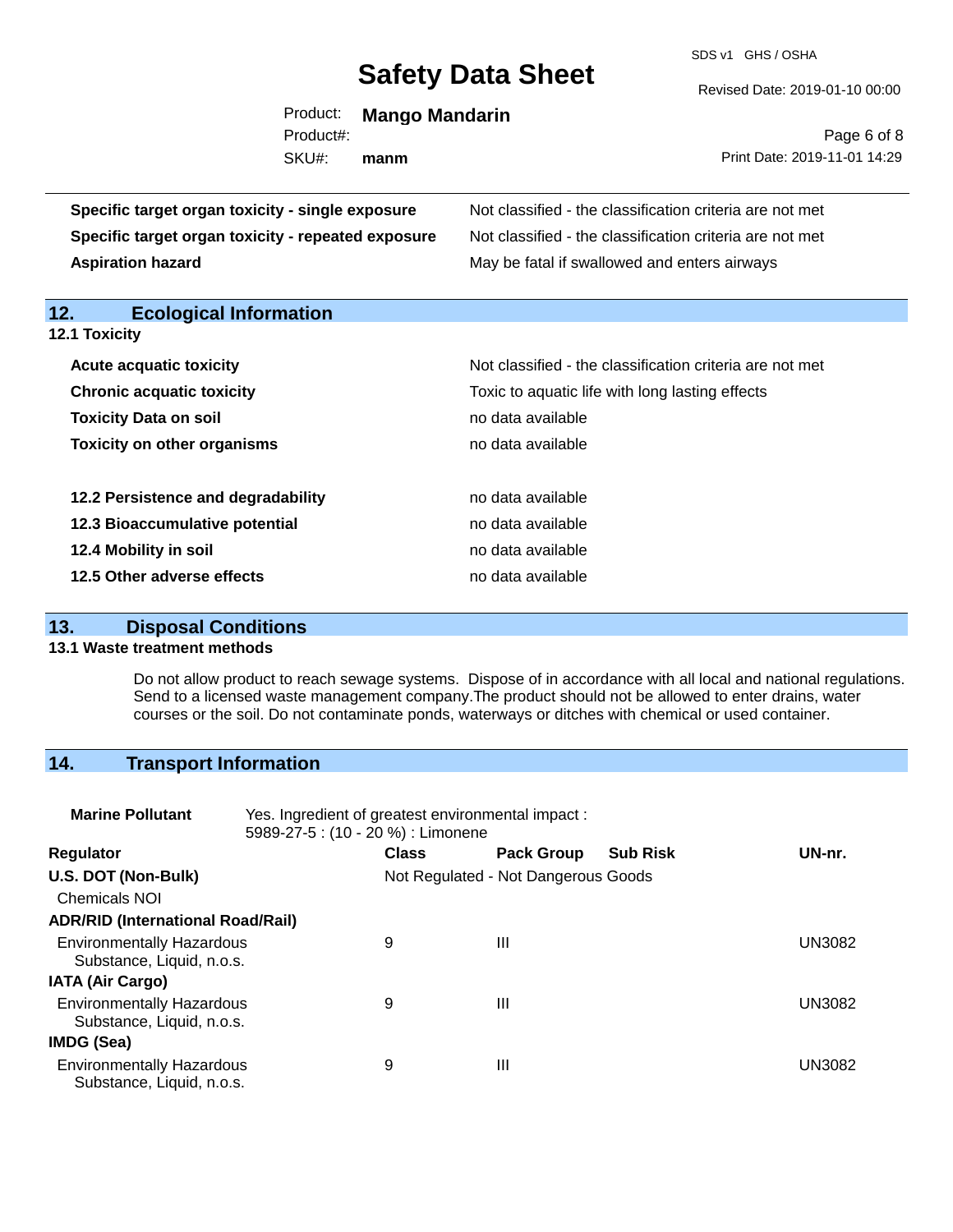SDS v1 GHS / OSHA

Revised Date: 2019-01-10 00:00

Product: **Mango Mandarin** SKU#: Product#: **manm**

Page 7 of 8 Print Date: 2019-11-01 14:29

| 15.<br><b>Regulatory Information</b>      |                                                              |
|-------------------------------------------|--------------------------------------------------------------|
| <b>U.S. Federal Regulations</b>           |                                                              |
| <b>TSCA (Toxic Substance Control Act)</b> | All components of the substance/mixture are listed or exempt |
| 40 CFR(EPCRA, SARA, CERCLA and CAA)       | This product contains NO components of concern.              |
| <b>U.S. State Regulations</b>             |                                                              |
| <b>California Proposition 65 Warning</b>  | This product contains the following components:              |
| 123-35-3(NF 204-622-5 0.1 - 1.0 %         | beta-Myrcene (Natural Source)                                |
| <b>Canadian Regulations</b>               |                                                              |
| <b>DSL</b>                                | 100.00% of the components are listed or exempt.              |
|                                           |                                                              |

## **16. Other Information**

#### **GHS H-Statements referred to under section 3 and not listed in section 2**

| H226 : Flammable liquid and vapour                       | H302 : Harmful if swallowed                                    |
|----------------------------------------------------------|----------------------------------------------------------------|
| H316 : Causes mild skin irritation                       | H317 : May cause an allergic skin reaction                     |
| H319 : Causes serious eye irritation                     | H361: Suspected of damaging fertility or the unborn<br>child   |
| H400 : Very Toxic to aquatic life                        | H401 : Toxic to aquatic life                                   |
| H402 : Harmful to aquatic life                           | H410 : Very toxic to aquatic life with long lasting<br>effects |
| H412 : Harmful to aquatic life with long lasting effects |                                                                |
| Total Fractional Values                                  |                                                                |
| (TFV) Risk                                               | Risk<br>(TFV) -                                                |
| (90.03) Acute Toxicity Inhalation, Category 5            | (71.44) Aquatic Chronic Toxicity, Category 3                   |
| (15.73) Sensitization, Skin, Category 1B                 | (7.75) Sensitization, Skin, Category 1                         |
| (7.14) Aquatic Chronic Toxicity, Category 2              | (3.24) Skin Corrosion/Irritation, Category 3                   |
| (2.44) Skin Corrosion/Irritation, Category 2             | (1.73) Aspiration Hazard, Category 1                           |
| (1.15) Acute Toxicity Oral, Category 5                   | (1.06) Aquatic Chronic Toxicity, Category 4                    |
| (1.03) Acute Toxicity Dermal, Category 5                 |                                                                |

#### Remarks

This safety data sheet is based on the properties of the material known to WellingtonFragrance at the time the data sheet was issued. The safety data sheet is intended to provide information for a health and safety assessment of the material and the circumstances, under which it is packaged, stored or applied in the workplace. For such a safety assessment Wellington Fragrance holds no responsibility. This document is not intended for quality assurance purposes.